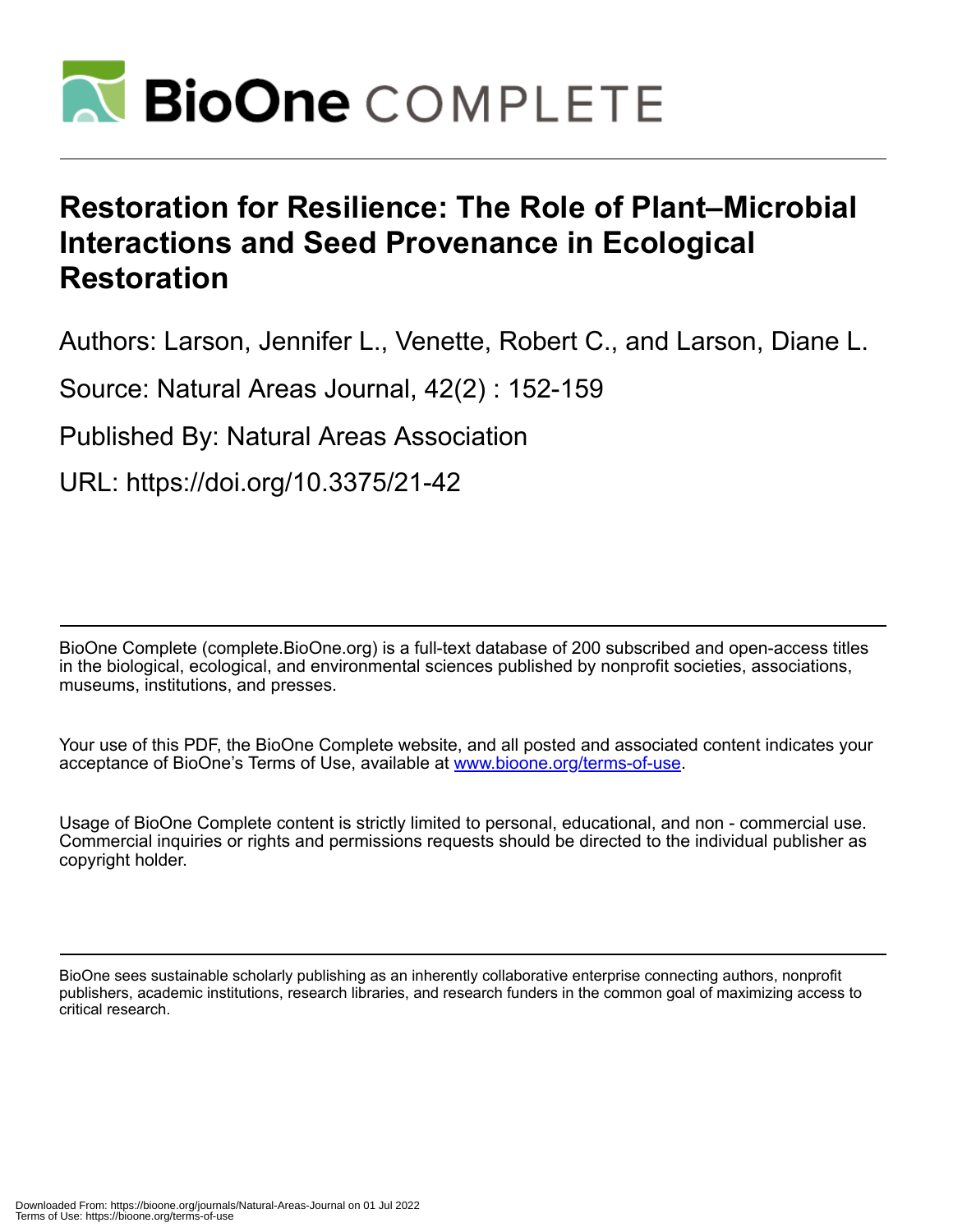# Restoration for Resilience: The Role of Plant–Microbial Interactions and Seed Provenance in Ecological Restoration

Jennifer L. Larson,<sup>1,3</sup> Robert C. Venette,<sup>2</sup> and Diane L. Larson<sup>1</sup>

<sup>1</sup>U.S. Geological Survey, Northern Prairie Wildlife Research Center, Minnesota Field Station, 1561 Lindig Street, St. Paul, MN 55108 2 U.S. Department of Agriculture – Forest Service, Northern Research Station, 1561 Lindig Street, St. Paul, MN 55108

<sup>3</sup>Corresponding author: jllarson@usgs.gov; 651-649-5042

Associate Editor: Sarah Hamman

## ABSTRACT

With global efforts to restore grassland ecosystems, researchers and land management practitioners are working to reconstruct habitat that will persist and withstand stresses associated with climate change. Part of these efforts involve movement of plant material potentially adapted to future climate conditions from native habitat or seed production locations to a new restoration site. Restoration practice often follows this plant-centered, topdown approach. However, we suggest that restoration of belowground interactions, namely between plants and arbuscular mycorrhizal fungi or rhizobia, is important for restoring resilient grasslands. In this synthesis we highlight these interactions and offer insight into how their restoration might be included in current grassland restoration practice. Ultimately, restoration of belowground interactions may contribute to grassland habitat that can withstand and respond to future climate uncertainties.

Index terms: prairie restoration; seed sourcing; species interactions; resilience

## INTRODUCTION

## Value of Interactions in Resilience

Over the last century humans have played a primary role in the loss of natural habitat through conversion of millions of acres of grassland to agriculture and other land uses, but there are now abundant efforts to restore the once expansive grassland ecosystems. The Temperate Grasslands Conservation Initiative highlighted the need for conservation and protection of temperate grasslands (Henwood 2010) while the United Nations General Assembly declared 2021–2030 the UN Decade of Ecosystem Restoration (UNEP 2019), which included a focus on grasslands (UNEP and FAO 2020). For successful restorations, ''ecological resilience,'' or the ability of an ecosystem to absorb some amount of disturbance while remaining in a stable state (Holling 1973), deserves greater attention. The value of species interactions in ecosystem resilience has recently gained traction as an essential component in ultimately restoring a degraded landscape to its original state (Mateos 2019). However, due to limited time and resources, grassland restoration practice often follows a top-down approach focused primarily on replacing the plant community. Abiotic (e.g., compost, biochar) and biotic (e.g., arbuscular mycorrhizal fungi [AMF], rhizobia) soil amendments as an element of site preparation can be included in restoration but are not the norm (Beyhaut et al. 2014; Bauer et al. 2020; Koziol et al. 2020). A more nuanced approach to restoration that includes consideration of both plant species and belowground interactions could lead to better establishment and persistence of these grasslands into the future.

In this synthesis, we focus on specific belowground interactions (plant–AMF, plant–rhizobia) and offer insight for practitioners to consider when developing plans for grassland restoration. We also highlight how restoring belowground

interactions may influence additional interactions that can contribute to (pollination) or counteract (herbivory) successful plant establishment. While there are numerous other interactions (e.g., antagonistic) that play a role in successful grassland restoration, we focus on restoration of belowground interactions recently highlighted in the literature. Subsequently, we offer suggestions on how to incorporate the restoration of these key interactions in reconstruction of degraded grasslands, to create a system more resilient to biotic and abiotic stressors, primarily related to climate change.

## Restoration as Typically Practiced: Attention to Plant Species and Provenance

Plant species translocations (i.e., moving plant material from one part of a species' range to another, usually as seed; Vitt et al. 2016) are often used to restore grassland habitats. Common species are planted to create habitat structure, such as during a revegetation, and rarer or at-risk species are typically planted for conservation or to enhance biodiversity. The success of a translocation is difficult to quantify (Menges 2008), with estimates of successful population establishment ranging from 16% to 92% depending on the response variable measured and length of monitoring (Godefroid et al. 2011; Guerrant 2012). Much of the literature surrounding plant translocations in grassland habitats is focused on genetic provenance. Genetic provenance refers to the source of the original, wild population of the plant material used (Broadhurst et al. 2008; Breed et al. 2013, 2018; Aavik and Helm 2017; Bucharova 2017), and is often seen as a key determinant of successful translocation.

Higher establishment success of material with a local provenance is typically assumed (Broadhurst et al. 2008; Breed et al. 2013, 2018; Aavik and Helm 2017; Bucharova 2017) because some evidence shows that locally sourced plants do better than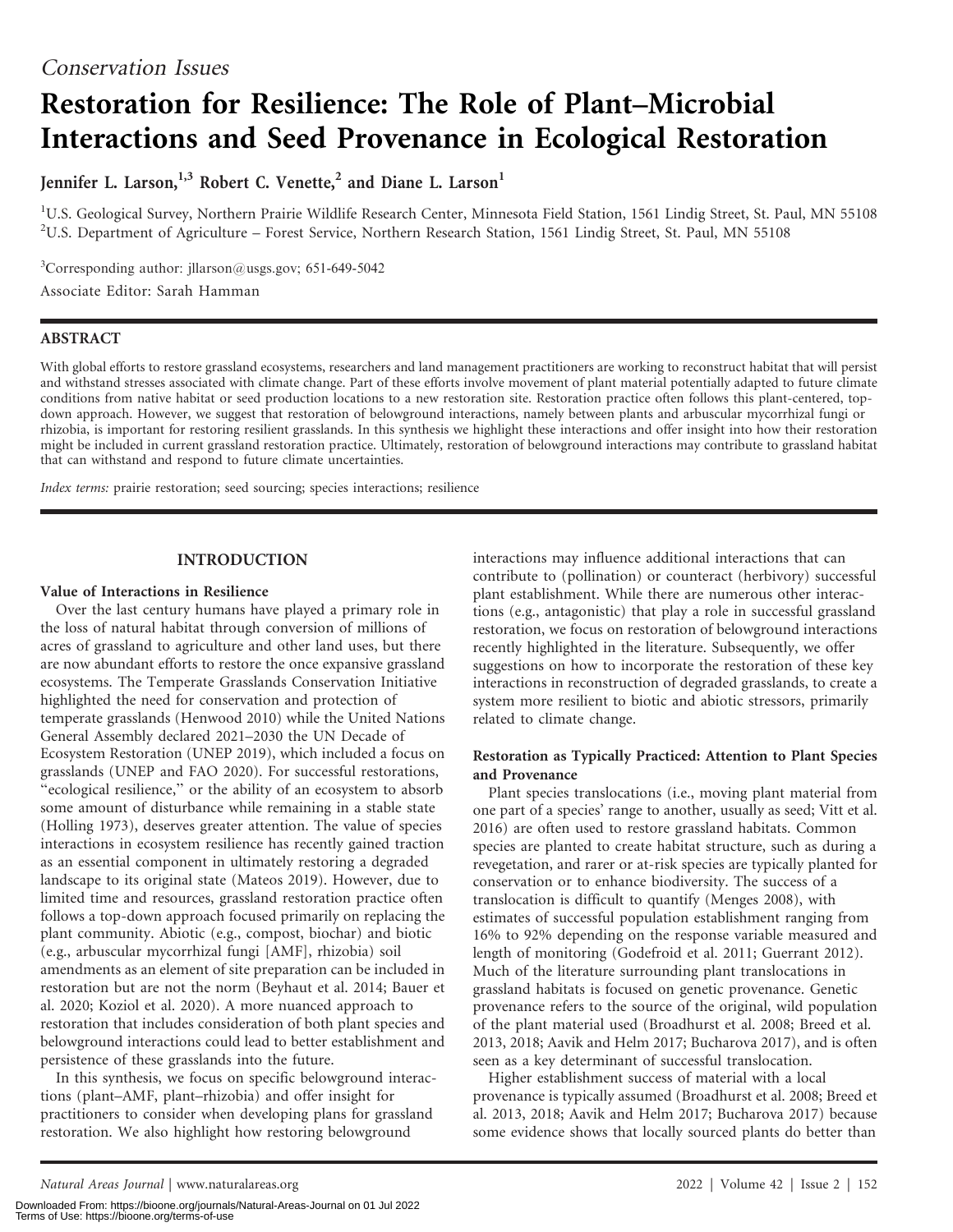those that are distantly sourced (e.g., Bucharova et al. 2017; but see Bischoff et al. 2010). This success could be due to the presence of appropriate mutualistic interaction partners including arbuscular mycorrhizal fungi (Koziol and Bever 2016; Koziol et al. 2020) and nitrogen fixing bacteria (Beyhaut et al. 2014; Grman et al. 2020). However, even when seed is sourced locally, failure of conservative species (e.g., those that are most reliant on pristine habitat; see Bauer et al. 2018) to establish can occur (Larson et al. 2018), possibly due to disruptions in the soil microbial community as a result of land use prior to the restoration (Harris et al. 2006; Pugnaire et al. 2019). Subsequent reestablishment of the grassland plant community could be limited by recovery of interactions between the desired plants and their corresponding soil microbiota (Ramalho et al. 2017; Mateos 2019). Often missing from restorations and reconstructions is planning for interactions necessary to support resilient communities and ecosystems (Bucharova 2017).

In many cases, grassland reconstruction practitioners lack resources and expertise to include soil microbial restoration into project planning (Beyhaut et al. 2014; Farrell et al. 2020b; Grman et al. 2020). The focus of restoration efforts is often a specific suite of plants based on historical, reference, or desired conditions, but consideration of soil microbes is not routine (Farrell et al. 2020b). For instance, in a study on a semi-arid grassland restoration, Farrell et al. (2020a) found that soil microbial communities were more closely associated with plant cover, soil organic matter, and pH than with specific plant species. With disturbance or other degrading processes such as climate change, ecosystem processes including nutrient cycling, plant growth promotion, and environmental buffering (Neher 1999) may not be able to support these historical vegetation communities (Hobbs et al. 2009). These legacy effects could result in a mismatch between the desired plant community and the new soil microbial community at a given restoration site (Farrell et al. 2020b). Studies set across grassland restorations of varying ages showed mixed results in assessment of the transition toward microbial community composition in undisturbed, remnant systems. Herzberger et al. (2015) suggested the net effects of microbial communities on plants to be similar in restoration and remnant grasslands after 20 y, while Jangid et al. (2010) found that the microbial community was not fully restored after 30 y. Failure of certain plant species to establish may be due to lack of necessary mutualist symbionts (Larson and Siemann 1998; Grman et al. 2020) as indicated by this lengthy recovery process. Management plans that include restoration of these interactions essential to species establishment and persistence may bring us closer to the goal of selfsustainable grassland ecosystems (McAlpine et al. 2016; Heinen et al. 2020).

## Belowground Plant–Microbe Interactions: A Focus on Arbuscular Mycorrhizal Fungi and Rhizobia

Arbuscular Mycorrhizal Fungi: Arbuscular mycorrhizal fungi can directly benefit plant fitness under certain environmental conditions by allowing greater access to water and limiting mineral resources (Smith and Read 2010), moderating negative effects of root herbivory (Vannette and Rasmann 2012), and providing disease resistance (Delavaux et al. 2017). In exchange,

the infected plant provides photosynthetically derived carbohydrates (Smith and Read 2010). Plants differ in ability to reduce carbon allocated to AMF ''cheaters'' in situations where there is little benefit of infection to the plant (e.g., high phosphorus soils; Grman 2012) and many native prairie species are sensitive to AMF community composition (Koziol and Bever 2016). Local adaptation between plants and mycorrhizae can occur, and this adaptation may be more important than that of mycorrhizae to soil (Johnson et al. 2010; Rúa et al. 2016). AMF species did better in studies when the fungus and host were sourced from the same local area (e.g., Baoming et al. 2010; Johnson et al. 2010), but plant hosts showed greater variability in their response to local versus nonlocal AMF (e.g., Klironomos 2003). In a metaanalysis, Rúa et al. (2016) found that geographic origins of plants and fungi were always significant predictors in describing plant response to AMF inoculation; the effect of AMF inoculation was greater when the plant, AM fungal partner, and soil were all naturally sympatric, compared to when they came from different geographic origins. However, they also found evidence that locality overlap between plant–soil or fungal partner–soil was enough to mend any decrease in plant performance that came from a nonlocal third component. In a recent study on effects of AMF provenance on nonlocal prairie plant establishment, Bauer et al. (2020) found that plant community biomass was greater when AMF and soil were from the same location; interestingly, this benefit was greater in early-successional species that tended to have lower responses to the presence of AMF. Results from both studies could have profound ramifications for prairie restorations taking place on former agricultural fields, as is happening in the upper midwestern United States. Work with AMF in grasslands suggested that restoring a local fungal community may improve establishment and growth for at least some native plant species (Middleton et al. 2015). This, along with the evidence provided above, indicated that combining sympatric AMF–soil or sympatric plant–soil combinations could result in greater establishment success, even when a locally adapted third partner is unavailable.

Rhizobia: The plant–rhizobia symbiosis forms when chemical signaling by rhizobia initiate host plant formation of root nodules, where the bacteria eventually reside and convert atmospheric nitrogen into plant-available ammonia (Stefan et al. 2018). Plants, in turn, recognize signals from beneficial rhizobia in the early stages of the symbiosis (Heath and Tiffin 2009). Interactions between plants and rhizobia show specificity at the level of species and genotype (Wang et al. 2018). Despite these efforts from both plant and rhizobia to form a successful partnership, incompatibility can occur even in later stages of symbioses development, with nodules that are unable to fix nitrogen (Graham 2005; Wang et al. 2018). The specificity of the relationship is highlighted in recent work by Grman et al. (2020), which showed restored prairies may lack rhizobia that could enhance growth of native prairie legumes. Sympatric rhizobia convey the benefit to the host plant of increased fitness (Parker 1995), greater biomass production (Grman et al. 2020), and more successful establishment (Parker et al. 2006). Furthermore, Grman et al. (2020) found no evidence that spontaneous recovery of suitable rhizobia had occurred in restored prairie soils. Grman et al. (2020) and Beyhaut et al. (2014) both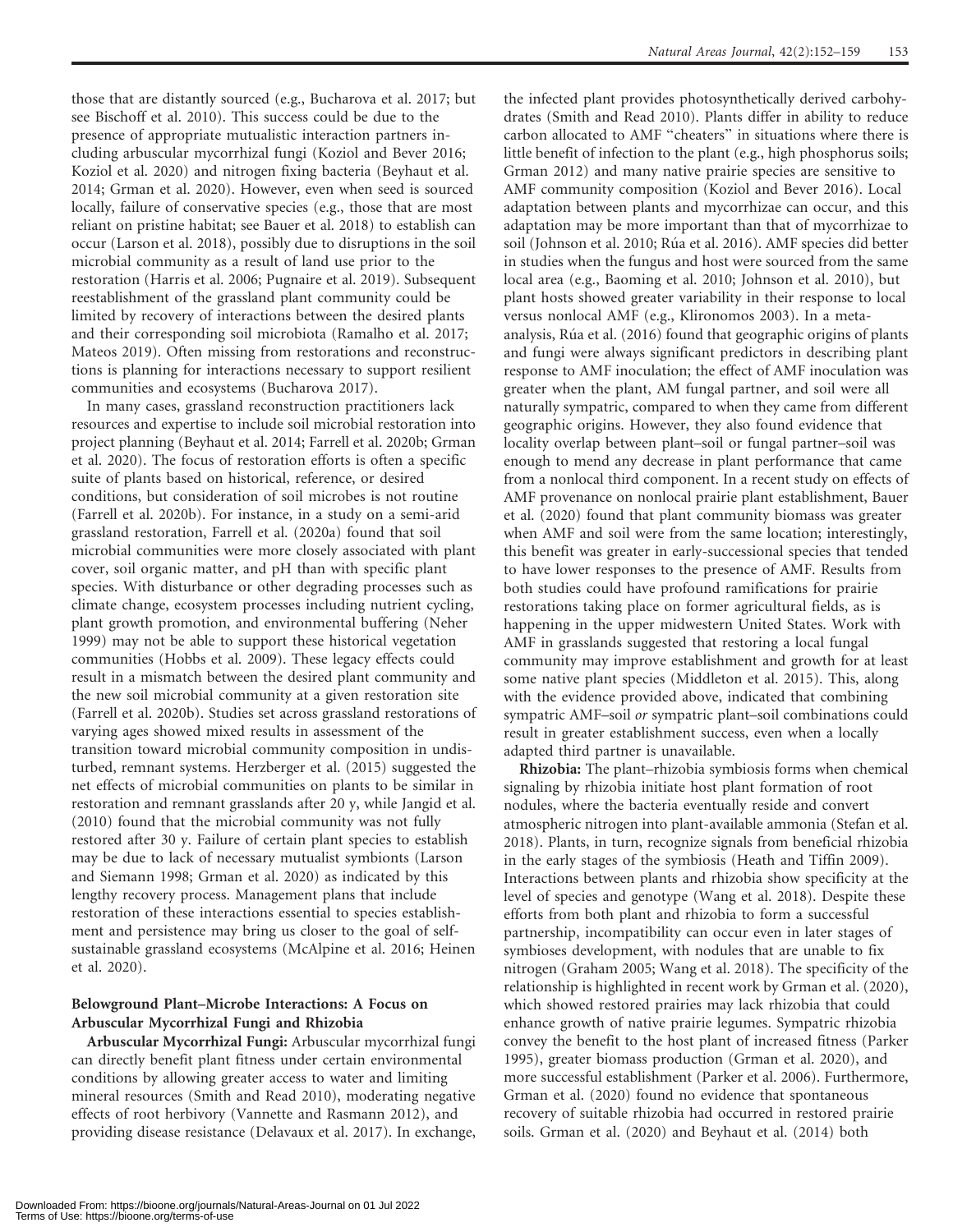suggested that practitioners work with local universities to isolate and culture rhizobial strains for restoration purposes. Previous work by Graham (2005) and Tlusty et al. (2004) highlighted potential avenues for future collaborations.

Initial work by Tlusty et al. (2004) identified possible strains to use in restoration practice, and Graham (2005) provided additional guidance as to why native rhizobia might surpass commercial inoculant in efficacy. Possible shortcomings of commercial inoculant identified by Graham (2005) included inappropriate application, inoculant with rhizobia of lesser quality, unfavorable soil environment at seeding, and past fertilization practices that may be suboptimal for nodulation and nitrogen fixation to occur. Inappropriate application of rhizobia can occur when inoculant is applied at rates too low to induce nodulation of the host plant. These concerns could apply in application of local rhizobia strains as well. Rhizobia that are of inoculant (i.e., high) quality should have the following characteristics: form effective nodules with the target legume, persist in the soil, tolerate extreme soil temperatures and pH, and are culturable (Keyser et al. 1992). Soil environments in which low rainfall, extreme temperatures, high soil nitrate, heavy soil metals, and biocides occur may be uninhabitable for all but a few isolates of rhizobia (Zahran 1999). Furthermore, inoculantgrade rhizobia must undergo extensive testing (Graham 2005), which is outside the range of work for many restoration practitioners. Collaboration between researchers and land managers may be well worth the effort to generate inoculantgrade rhizobia appropriate for grassland restorations, especially if the end result promotes habitat with a highly diverse plant community that includes legumes.

#### Migration of Plants, AMF, and Rhizobia

The ability of plants to migrate and persist beyond their current range may be limited by the lack of suitable symbiotic partners in adequate densities for the interaction to successfully establish (Stanton-Geddes and Anderson 2011). Before deciding to transport AMF or rhizobia from one part of a plant's range to another, it is necessary to understand how these symbionts disperse naturally.

In an attempt to determine if AMF spores travel by air, Egan et al. (2014) measured air and soil across six different North American biomes composed of 18 ecoregions. Despite high AMF spore abundance in soils, spores were rarely found in air, indicating that air is an unlikely dispersal mode for AMF. Alternatively, Paz et al. (2021) found evidence to suggest that spore transport by wind and large animals was more effective than other dispersal agents, including invertebrates, water, and humans. Furthermore, Nielsen et al. (2016) measured the establishment of AMF communities on Peberholm, a newly constructed island between Denmark and Sweden. Here, they found AMF colonization was likely assisted by migratory birds, whose droppings contained all of the most abundant AMF taxa on the island. These taxa were present in similar relative abundances in collected plant roots. With a multitude of north– south flyways that span the Americas, transport by migratory birds could represent a possible opportunity for AMF dispersal. A recent review by Paz et al. (2021) suggested that future research should focus on determining commonality of codispersal of plant propagules and symbiotic AMF across ecosystems.

Legumes may be limited in their colonization and establishment potential without nitrogen-fixing symbionts (Parker et al. 2006; Stanton-Geddes and Anderson 2011; Bamba et al. 2016). This limitation can manifest in restoration of disturbed areas, where chemical or physical manipulation of the soil combined with lack of appropriate mutualistic partners has eliminated the Rhizobia species needed for successful establishment of legumes. Bamba et al. (2016) suggested that rhizobia associated with widespread legumes may distribute across a broad geographical range. For other less widely distributed rhizobia there are various means of potential dispersal and range expansion. Robertson and Alexander (1994) found that the symbiont Azorhizobium caulinodans, of the stem-nodulating plant Sesbania rostrata, disperses via precipitation runoff and wind-blown soil. Alternatively, rhizobia reach peanut (Arachis hypogaea) root zones by means of a fungal mycelia dispersal network, where rhizobia use the extensive vegetative structures of soil fungi for transport in soil (Zhang et al. 2020). These studies indicate that unless rhizobial symbionts are already present in future grassland reconstruction sites, practitioners may need to introduce appropriate rhizobia to facilitate legume transplantation into disturbed or expanded ranges.

### Building Resilience: Including AMF and Rhizobia in Restoration Actions when Sourcing for Climate Change

Building resilience into restorations is not a new idea (Harris et al. 2006), and studies have suggested ensuring genetic diversity among and within plant species by sourcing outside of local provenance strategies. Breed et al. (2013) proposed increasing species genetic variability through a combination of a regional admixture strategy and a predictive strategy to achieve greater resilience. Regional admixture involves collecting seed from throughout a species' range, with no spatial bias toward the restoration site; the focus is to capture as much genetic variability as possible. Predictive strategy involves use of naturally occurring genotypes that have been experimentally determined to be adapted to predicted future climates. If these strategies are used in sourcing of plant seed, and these plants have AMF and/or rhizobia with which they interact, then it may prove beneficial to also source microbial symbionts in a similar manner. Wubs et al. (2018) proposed a related concept by inoculating soils with microbial communities from plant communities at different successional stages, with target native plant species benefiting from microbial inoculation with latesuccessional native heathland soils.

Heinen et al. (2020) provides an extensive overview of important elements to consider in conservation of interactions, which may translate well into restoration of interactions in grassland ecosystems. These elements include distributional range overlap of species, management that enhances naturally occurring interactions, and supporting reestablishment of interactions among naturally occurring species. In the context of sourcing seed adapted to potential climate change, and promoting interactions that facilitate long-term resilience, a comparison of the outcomes of local interactions with those from farther distances (that might be used in restoration) prior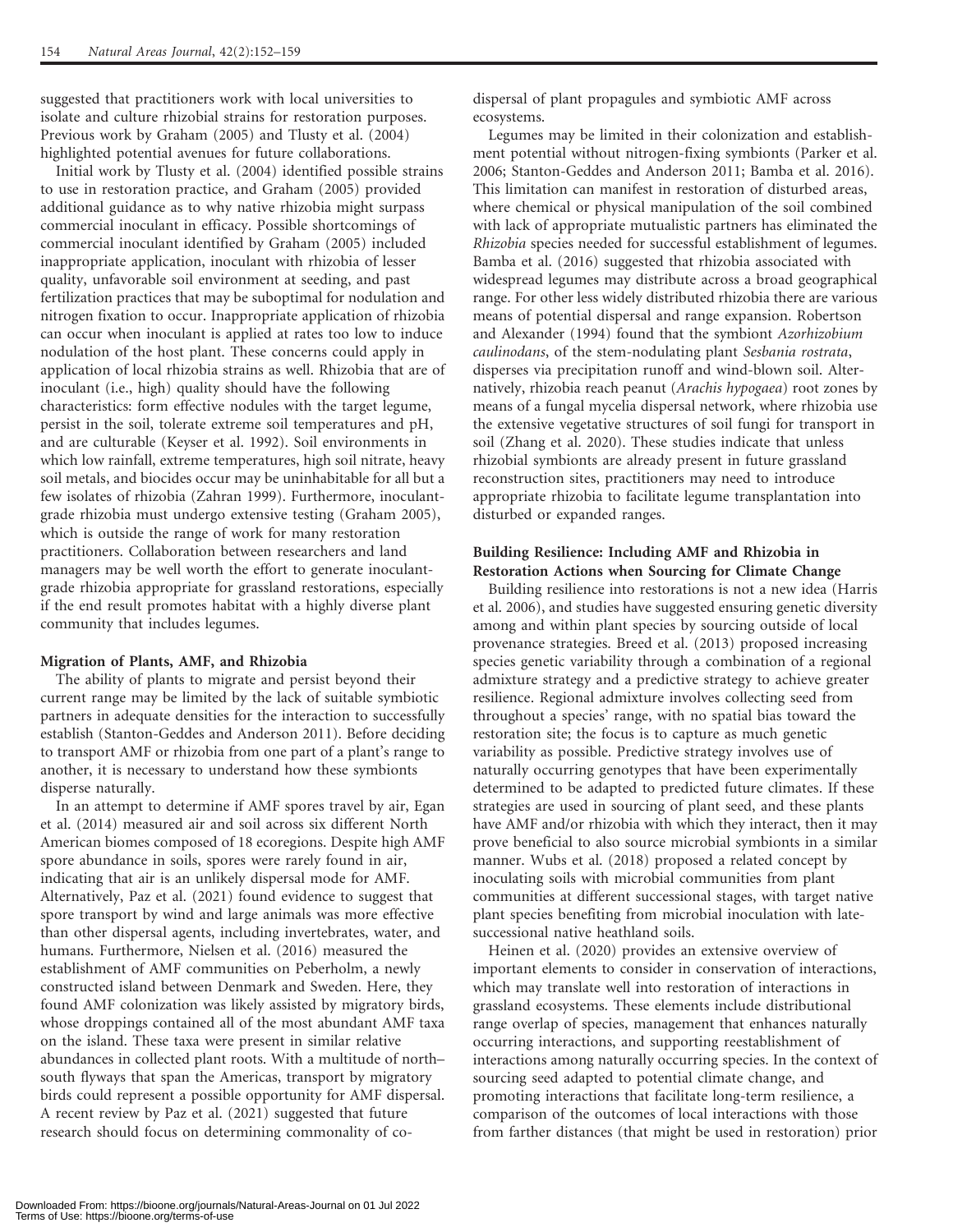to restoration would be prudent. These actions will further the goal to both conserve what remains while facilitating shifts in adaptability, to create resilient ecosystems needing fewer management interventions to persist.

At the time of this article, we found no empirically proven methods in place for practitioners to concurrently restore both native grassland plants and AMF over large areas. Recent work indicates that the practice may be nearing implementation. Lubin et al. (2019) promoted a method of combining double rates of forb seeding and whole soil inoculation using nurse plants that were pre-inoculated by propagation in an 18% mixture of native prairie with sterile soil. By using this method, they increased seeded forb cover in mesocosm plots over what was achieved with either treatment alone. While this method might be beneficial on a smaller scale, practitioners would be advised to use care when removing even small amounts of soil from limited and potentially fragile native prairie fragments. Practitioners should be aware of the risk of introduction of pathogens or invasive soil microbes if a whole soil inoculum is used (Mawarda et al. 2020; Islam et al. 2021; Jack et al. 2021), even when using soil from areas considered native habitat. Koziol and Bever (2017) also used nurse plants and found that late successional plant species were dependent on specific AMF for establishment. With spread of mycorrhizal fungi in prairie occurring at rates of up to 2 m in a growing season (Middleton and Bever 2012; Middleton et al. 2015), practitioners could likely expect a less immediate and more heterogeneous effect.

An alternative to the use of nurse plants is broadcasting AMF and tilling it into soil at the time of seeding (Koziol et al. 2020). In this study, Koziol et al. (2020) tested a native mycorrhizal inoculum at seven densities recommended by both commercial and scientific studies. Native plant richness increased with increasing AMF densities, but inoculation levels recommended by commercial producers were too low to produce an effect. However, they also noted possible inefficiencies, compared to the use of nurse plants, with the broadcast-till method of application including (1) increased solar radiation exposure to AMF, which reduces infection rates (van de Staaij et al. 2001), and (2) inocula placement on soil prior to seed sprouting and roots to support AMF propagules. Future studies on application methods to increase AMF survival by increasing probability of contact between AMF propagules and roots may allow for lower concentrations of AMF application and decreased effort and cost to practitioners.

A review by Compant et al. (2010) found that plants in association with AMF had a generally positive response to potential climate change conditions of increased temperature and drought ranging from improved drought stress to increased extra-radical hyphal networks (thereby increased potential water acquisition) in warmed soils. We found only one study on AMF response to extreme rainfall events, which also are predicted under climate change; Walter et al. (2016) found that AMF root colonization and plant performance under extreme weather events, including heavy rain, was plant species specific. Plantago lanceolata had increased AMF under heavy rainfall and plant biomass was positively correlated with AMF colonization, whereas plant biomass of Holcus lanatus remained unchanged

with lower AMF presence (Walter et al. 2016). Despite evidence of mainly positive effects of AMF on plant performance under the more extreme weather conditions predicted with climate change, a review by Walter (2018) indicated that less mycorrhizal infection may occur under drought and extreme waterlogging or flooding associated with heavy rain events. More recently, Lubin et al. (2021) found that plant species adapted to drier conditions benefited from AMF adapted to the same moisture regime; seeded species adapted to a wetter moisture regime did not benefit from inoculation with AMF sourced from a drier site. Taken together, this indicates that sourcing AMF from drier conditions in anticipation of altered soil moisture status due to climate change may best be paired with species already adapted to those drier conditions. Species associated with the wetter moisture regime coincided with early successional species, and drier sites with late-successional species (Lubin et al. 2021). Several studies have found AMF inoculation to be most beneficial to late-successional species (Koziol and Bever 2016; Bauer et al. 2018). Finding the closest possible match between AMF and plant partners to create successful interactions in grassland restorations will be challenging yet critical given future climate uncertainties.

Restored soils may lack appropriate rhizobia for native prairie legumes (Larson and Siemann 1998; Grman et al. 2020), suggesting that efforts to establish legumes could include soil amendments with associated symbionts. However, we found little indication that rhizobia amendments are included in current practice or that research to develop methods for soil application is underway. One exception was work done by Beyhaut et al. (2014) in which the authors tested several methods of inoculation including granular clay- and granular peat-based inoculants applied to sterile soil, sterile peat-based inoculants applied to seeds, and inoculated wheat seed as a cover crop. Rhizobia species and strains known to inoculate seven of ten species planted in their experiment were used in each of the treatments. Granular clay and wheat carrier treatments proved most effective, as indicated by higher richness and total legume counts compared to other treatments and an uninoculated control. To avoid destructive techniques associated with collecting whole plants to assess nodulation of legumes in the restoration, they collected soil cores and inoculated sterile seedlings of a subset of the species planted; the seedlings then "trapped" rhizobia from the soil. Using these methods, they determined that granular peat and wheat carrier treatments had the highest recovery rate of rhizobia used in the inoculation treatments. The authors further suggested use of rhizobia with broad host ranges to lower costs associated with inoculation.

When sourcing seed from farther distances to account for limited seed availability or climate change (Larson et al. 2021), practitioners could employ a strategy partially outlined by Beyhaut et al. (2014) and Stanton-Geddes and Anderson (2011) in which seeds from the collection area are sterilized and germinated, and then paired with both soils or soil extracts from the collection area and from the proposed restoration area in a controlled common setting (greenhouse). Assessment of nodules (number, dry weight) can be performed, along with isolation of rhizobia within the nodules to determine if there are species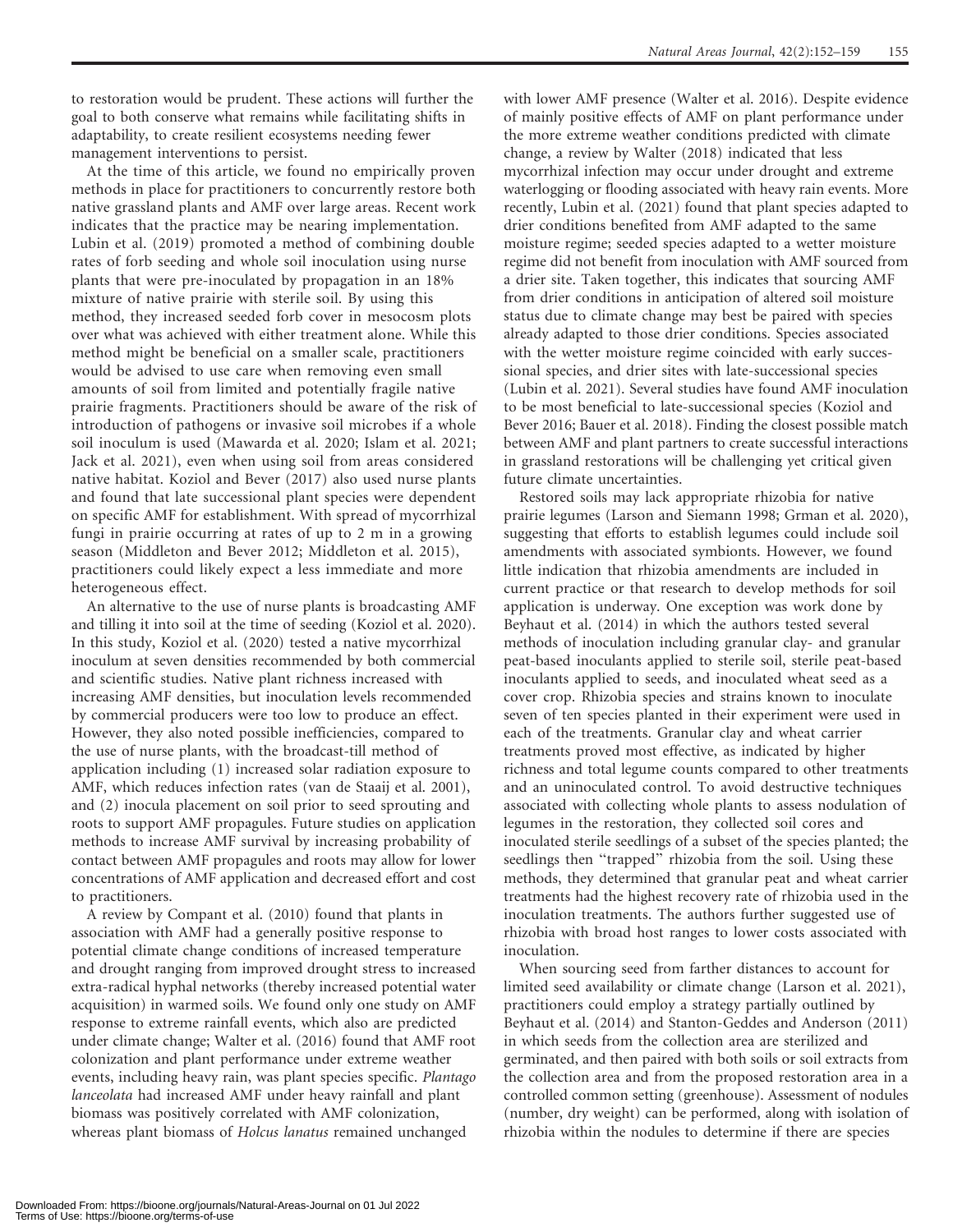differences and/or efficacy differences between rhizobia from the collection and restoration sites. If rhizobia from the restoration site are the same species, and comparable in compatibility as those from the collection site, one could anticipate that the associated plant species from the collection area would form a mutualism without further manipulation. If the given plant species lacks rhizobial symbionts in the restoration site soil, additional measures such as those suggested in Beyhaut et al. (2014) (e.g., soil-applied granular inoculant with the target rhizobia species) could be employed. While we concede that this is only one factor among many that contribute to successful plant establishment, and that other factors besides presence or absence limit rhizobia efficacy (Oldroyd et al. 2011; Stefan et al. 2018), providing access to appropriate symbionts may overcome a major obstacle for legumes not often taken into consideration with species translocations.

## Quantification of Restored Plant–AMF or Plant–Rhizobia Interactions

There are several options land managers can use to assess AMF in prairie restorations that allow for flexibility in expertise and resources. Prior to any restoration implementation, an assessment of AMF taxa in the proposed restoration site compared to a nearby remnant or ''ideal'' will justify whether or not it is appropriate to restore AMF to the restoration site (Vahter et al. 2020; Guerra et al. 2021). If similar AMF taxa profiles exist in both locations, no further action to restore AMF may be necessary. If plant species found in remnants are lacking in the proposed restoration site, and efforts to incorporate AMF restoration are included in the restoration plan, practitioners could leave designated portions of the restoration site planted with the same seed mix throughout, but without AMF addition in order to compare plant performance. After plant establishment, plant performance measures including aboveground biomass, richness, and diversity of establishing plants can provide a useful assessment of whether or not AMF restoration provided anticipated benefits to the aboveground restoration effort (Koziol et al. 2020). Additional soil assessments of AMF taxa in the restoration compared to non–AMF addition plots as well as remnant soils can confirm if AMF amendment was successful and further help to explain any vegetation differences. Finally, plant root colonization of AMF can provide a relatively good proxy for whether or not an interaction is taking place (Caruso et al. 2012). This can be assessed via molecular methods (Rudgers et al. 2020; Paz et al. 2021), although these methods are in a constant state of improvement (Guerra et al. 2021). Land managers would likely need to form collaborations with university, federal, or other research staff to perform molecular assessments (Farrell et al. 2020), which would lead to a more accurate evaluation of the plant–AMF interaction potential in restored sites. In turn, it may be beneficial for research staff to reach out to interested land managers to collaborate on largescale restorations on which to implement and test their methods at the landscape level.

As with AMF, there are several levels of monitoring that could determine the potential efficacy of rhizobial amendments with prairie restoration. Practitioners could determine whether or not rhizobial amendments are needed by comparing rhizobia present in the proposed restoration site with those found in nearby remnant prairie. To do so, one could perform ''trapping'' methods used by Beyhaut et al. (2014). To summarize, a representative composite of soil cores is taken from the restoration site and, if possible, the remnant site for comparison, to inoculate sterile soils, and pre-germinated seedlings of target legumes are grown for a 10 wk period. Presence or absence of nodules is recorded upon harvest, and nodule dry weight is measured. If no nodules form on the target legumes, rhizobial amendment might then be necessary. Similarly, if plants grown with extracts of restoration soil have fewer nodules and appear less robust (lower plant biomass, height, flowering) compared to those grown with remnant soil extracts, this also may indicate that rhizobial amendment could be of benefit. Further identification via genomic fingerprinting and subsequent culturing and propagation of rhizobia strains appropriate for the restoration could be accomplished through partnerships with researchers, as previously mentioned. The propagated rhizobia could then be applied to target plants grown in sterile soil and compared to control plants with no rhizobia applied. Measurements including nodule count and biomass, plant biomass, height, and flowering can be used to assess benefits of the selected strain of rhizobia.

## Promoting Resilience in Grassland Restoration by Also Restoring Interactions

Farrell et al. (2020) suggested that research focused on the role that soil microbial communities play during ecological restoration is not generally routine. However, we found numerous examples of research focused on manipulating biotic soil conditions (e.g., inoculating with soil microbes) to promote restoration outcomes (Heneghan et al. 2008; Beyhaut et al. 2014; Grman et al. 2020; Vahter et al. 2020). Including restoration of soil microbial communities into ecosystem restoration can create conditions that ultimately increase successful establishment of a desirable plant community and the additional ecosystem services microbial communities can provide (Farrell et al. 2020).

Aboveground and belowground interactions with plants are not independent. A review by Barber and Gorden (2015) brings together multiple studies on how belowground interactions (nitrogen fixing bacteria, AMF, root herbivores) can influence floral traits that in turn may positively affect pollinator visitation and subsequent pollination potential. For example, AMF were found to increase nectar production, flower or inflorescence number, pollen production, and to a lesser extent flower size and nectar components including sugar, but this was context dependent (Gange and Smith 2005). In addition, in several studies that quantified pollinator visitation rates, plants infected with AMF had increased visitation. Wolfe et al. (2005) found that flower size and visitation by bumblebees and honey bees on Chamerion angustifolium increased, as did seed set, with infection of two AMF species compared to uninfected controls. Although, whether increased seed set was due to more effective pollinator activity or to the interaction with either AMF species could not be discerned, and germination rates did not differ between seeds of uninfected and infected plants. Furthermore, Middleton et al. (2015) found that Ratibida pinnata (Vent.)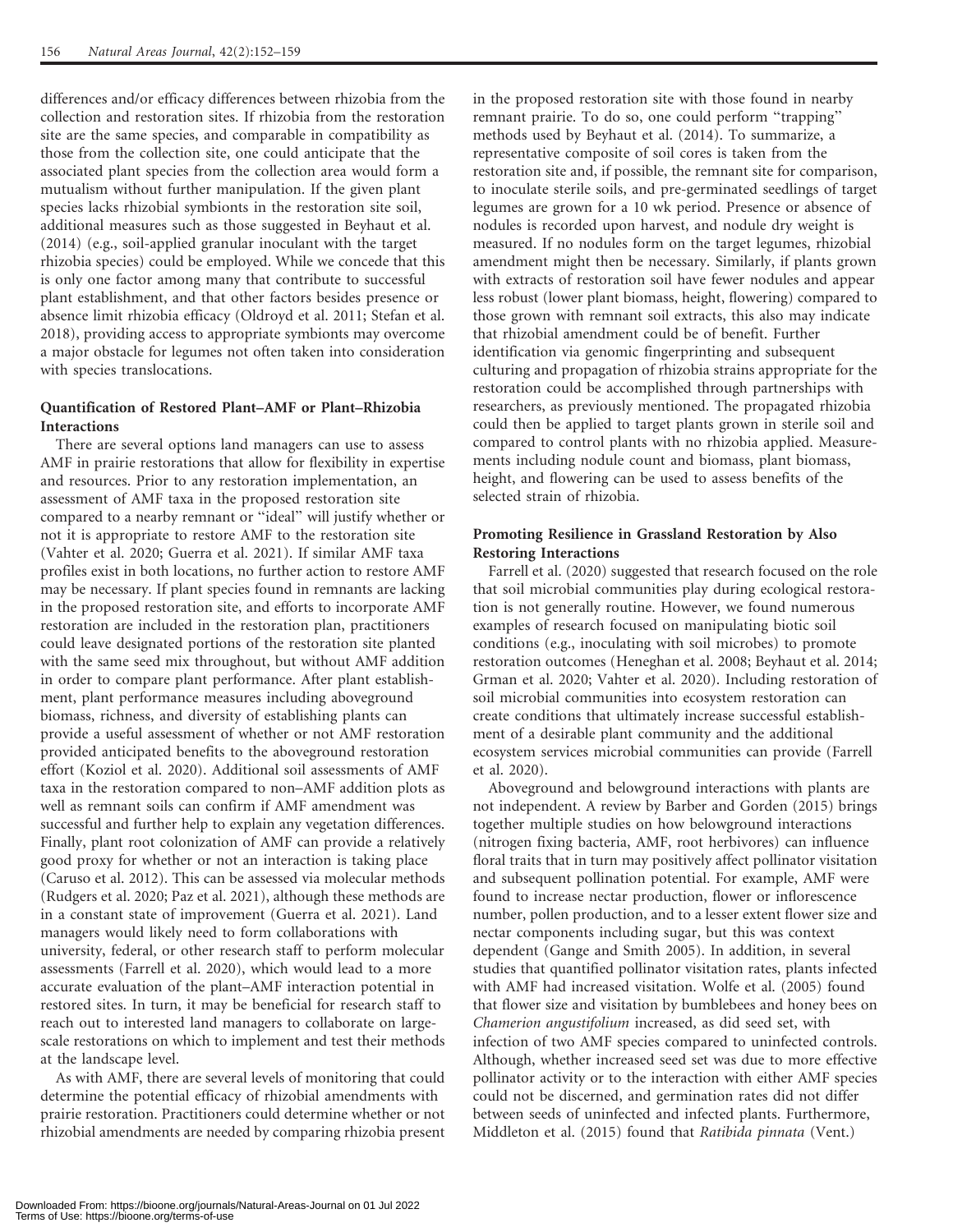Barnhart plants inoculated with native AMF experienced significantly less herbivory and grew larger 1 mo following herbivory, compared to those inoculated with commercial AMF and uninoculated controls. The increased growth potential of plants inoculated with native AMF may have been due to these plants experiencing less herbivory comparatively, or native AMF may have helped to facilitate a faster recovery with increased access to resources.

Grassland restorationists strive to create communities that require little recurring human intervention and resemble previous or remnant grasslands with respect to species composition, ecosystem function, or landscape physiognomy. Evidence does not support the suggestion that remnant grasslands are, or will be, resilient to the effects of climate change. Rather, substantial changes in species composition (e.g., Liu et al. 2018, Wüst-Galley 2021), ecosystem processes (e.g., Anderson 1991, Chen et al. 2014, Schuchardt et al. 2021), and geographic distribution (e.g., Jiménez-Garcia et al. 2021, Saintilan et al. 2021) of native and managed grasslands are anticipated as climate changes, particularly in response to altered precipitation. Thus, the translocation of grassland components, specifically AMF or rhizobia, is unlikely to confer resilience to a restoration site, but may be the first step in establishing plants adapted to future climate. Ultimately the goal is to create a plant community that supports and is supported by the interaction of species that are best suited to one another. From a pragmatic perspective, if restoration practitioners are able to provide AMF or nitrogen fixing bacteria from soil where seed was sourced, there is a greater likelihood of a successful belowground mutualistic interaction, which in turn can increase survival and persistence of plants translocated in anticipation of future climate change.

## ACKNOWLEDGMENTS

We would like to thank Sheri Huerd and one anonymous reviewer for their feedback to improve this manuscript. Funding was provided by the Northeast Climate Adaptation Science Center (NE CASC). The findings and conclusions in this publication are those of the authors and should not be construed to represent any official USDA determination of policy.

Jennifer Larson is a Biologist with the U.S. Geological Survey and holds an MS in Resource Ecology and Management from the University of Michigan, Ann Arbor and a BS in Biology from the University of Minnesota, Minneapolis.

Robert Venette is a Research Biologist with the U.S. Department of Agriculture, Forest Service and Director of the Minnesota Invasive Terrestrial Plants and Pests Center at the University of Minnesota. He holds a PhD in Ecology from the University of California, Davis and a BS in Genetics and Cell Biology from the University of Minnesota, St. Paul.

Diane Larson is a Research Wildlife Biologist with the U.S. Geological Survey. She received her MA from the University of Colorado, Boulder and her PhD from the University of Illinois, Chicago.

### LITERATURE CITED

- Aavik, T., and A. Helm. 2017. Restoration of plant species and genetic diversity depends on landscape-scale dispersal. Restoration Ecology 26:92–102.
- Anderson, J.M. 1991. The effects of climate change on decomposition processes in grassland and coniferous forests. Ecological Applications 1:326–347.
- Bamba, M., S. Nakata, S. Aoki, K. Takayama, J. Núñez-Farfán, M. Ito, M. Miya, and T. Kajita. 2016. Wide distribution range of rhizobial symbionts associated with pantropical sea-dispersed legumes. Antonie van Leeuwenhoek: International Journal of General and Molecular Microbiology 109:1605–1614.
- Baoming, J., S.P. Bentivenga, and B.B. Casper. 2010. Evidence for ecological matching of whole AM fungal communities to the local plant–soil environment. Ecology 91:3037–3046.
- Barber, N.A., and N.L.S. Gorden. 2015. How do belowground organisms influence plant–pollinator interactions? Journal of Plant Ecology 8:1–11.
- Bauer, J.T., L. Koziol, and J.D. Bever. 2018. Ecology of Floristic Quality Assessment: Testing for correlations between coefficients of conservatism, species traits and mycorrhizal responsiveness. AoB PLANTS  $10:1-13$ .
- Bauer, J.T., L. Koziol, and J.D. Bever. 2020. Local adaptation of mycorrhizae communities changes plant community composition and increases aboveground productivity. Oecologia 192:735–744.
- Beyhaut, E., D.L. Larson, D.L. Allan, and P.H. Graham. 2014. Legumes in prairie restoration: Evidence for wide cross-nodulation and improved inoculant delivery. Plant and Soil 377(1–2):245–258.
- Bischoff, A., T. Steinger, and H. Müller-Schärer. 2010. The importance of plant provenance and genotypic diversity of seed material used for ecological restoration. Restoration Ecology 18:338–348.
- Breed, M.F., M.G. Stead, K.M. Ottewell, M.G. Gardner, and A.J. Lowe. 2013. Which provenance and where? Seed sourcing strategies for revegetation in a changing environment. Conservation Genetics  $14:1-10.$
- Breed, M.F., P.A. Harrison, A. Bischoff, P. Durruty, N.J.C. Gellie, E.K. Gonzales, K. Havens, M. Karmann, F.F. Kilkenny, S.L. Krauss, et al. 2018. Priority actions to improve provenance decision-making. BioScience 68:510–516.
- Broadhurst, L.M., A. Lowe, D.J. Coates, S.A. Cunningham, M. McDonald, P.A. Vest, and C. Yates. 2008. Seed supply for broadscale restoration: Maximizing evolutionary potential. Evolutionary Applications 1:587–597.
- Bucharova, A. 2017. Assisted migration within species range ignores biotic interactions and lacks evidence. Restoration Ecology 25:14–18.
- Bucharova, A., S. Michalski, J.-M. Hermann, K. Heveling, W. Durka, N. Hölzel, J. Kollmann, and O. Bossdorf. 2017. Genetic differentiation and regional adaptation among seed origins used for grassland restoration: Lessons from a multispecies transplant experiment. Journal of Applied Ecology 54:127–136.
- Caruso, T., M.C. Rillig, and D. Garlaschelli. 2012. On the application of network theory to arbuscular mycorrhizal fungi–plant interactions: The importance of basic assumptions. New Phytologist 194:891–894.
- Chen, B., X. Zhang, J. Tao, J. Wu, J. Wang, P. Shi, Y. Zhang, and C. Yu. 2014. The impact of climate change and anthropogenic activities on alpine grassland over the Qinghai-Tibet Plateau. Agricultural and Forest Meteorology 189–190:11–18.
- Compant, S., M.G.A. Van Der Heijden, and A. Sessitsch. 2010. Climate change effects on beneficial plant–microorganism interactions. FEMS Microbiology Ecology 73:197–214.
- Delavaux, C.S., L.M. Smith-Ramesh, and S.E. Kuebbing. 2017. Beyond nutrients: A meta-analysis of the diverse effects of arbuscular mycorrhizal fungi on plants and soils. Ecology 98:2111–2119.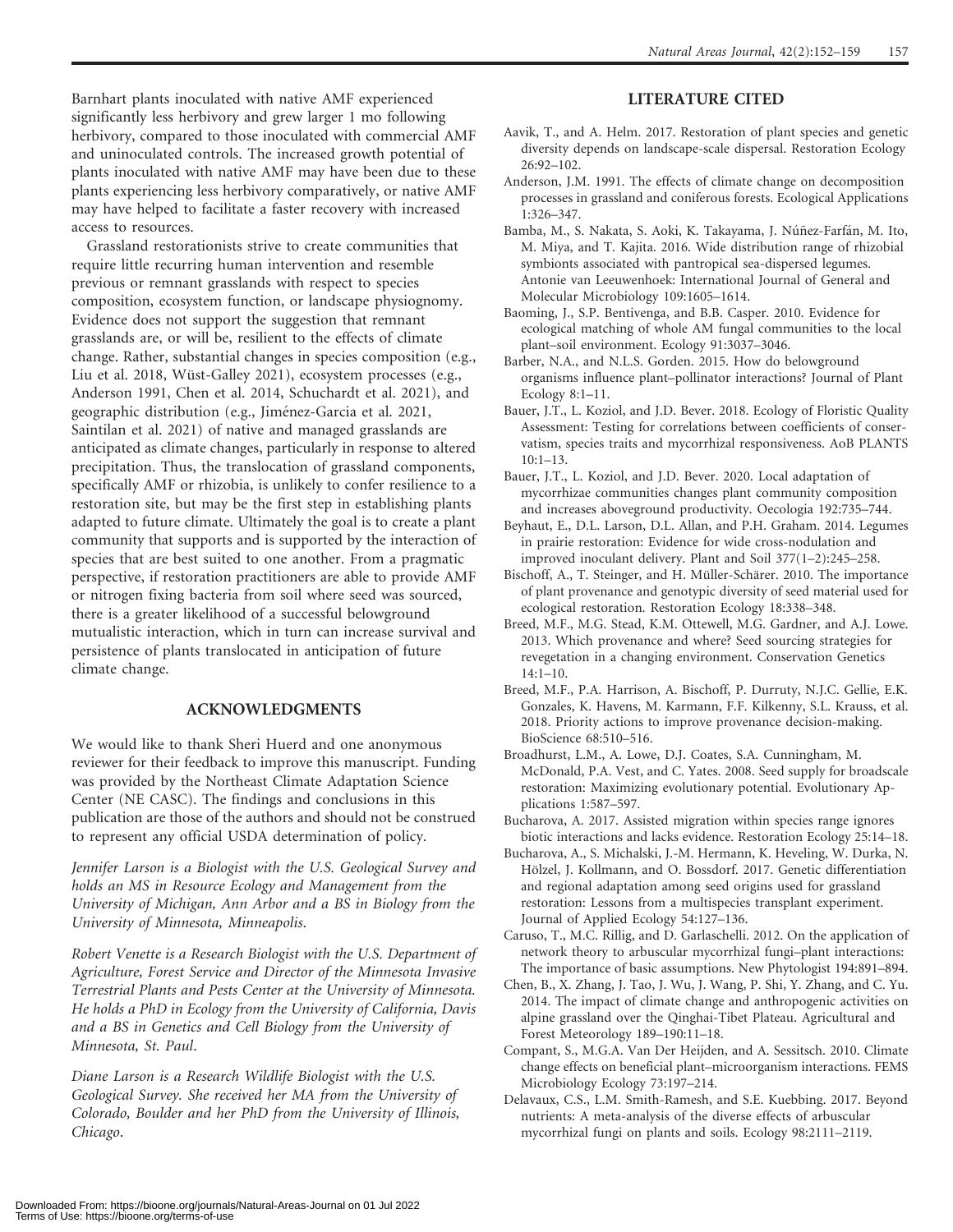- Egan, C., D.W. Li, and J. Klironomos. 2014. Detection of arbuscular mycorrhizal fungal spores in the air across different biomes and ecoregions. Fungal Ecology 12:26–31.
- Farrell, H.L., A. Barberán, R.E. Danielson, J.S. Fehmi, and E.S. Gornish. 2020a. Disturbance is more important than seeding or grazing in determining soil microbial communities in a semiarid grassland. Restoration Ecology 28(S4):S335–S343.
- Farrell, H.L., A. Léger, M.F. Breed, and E.S. Gornish. 2020b. Restoration, soil organisms, and soil processes: Emerging approaches. Restoration Ecology 28(S4):S307–S310.
- Gange, A.C., and A.K. Smith. 2005. Arbuscular mycorrhizal fungi influence visitation rates of pollinating insects. Ecological Entomology 30:600–606.
- Godefroid, S., C. Piazza, G. Rossi, S. Buord, A.-D. Stevens, R. Aguraiuja, C. Cowell, C.W. Weekley, G. Vogg, J.M. Iriondo, et al. 2011. How successful are plant species reintroductions? Biological Conservation 144:672–682.
- Graham, P.H. 2005. Practices and issues in the inoculation of prairie legumes used in revegetation and restoration. Ecological Restoration 23:187–195.
- Grman, E. 2012. Plant species differ in their ability to reduce allocation to non-beneficial arbuscular mycorrhizal fungi. Ecology 93:711–718.
- Grman, E., J. Allen, E. Galloway, J. McBride, J.T. Bauer, and P.A. Price. 2020. Inoculation with remnant prairie soils increased the growth of three native prairie legumes but not necessarily their associations with beneficial soil microbes. Restoration Ecology 28(S4):S393–S399.
- Guerra, C.A., R.D. Bardgett, L. Caon, T.W. Crowther, M. Delgado-Baquerizo, L. Montanarella, L.M. Navarro, A. Orgiazzi, B.K. Singh, L. Tedersoo, et al. 2021. Tracking, targeting, and conserving soil biodiversity: A monitoring and indicator system can inform policy. Science 371(6526):239–241.
- Guerrant, E.O. 2012. Characterizing two decades of rare plant reintroductions. Pp. 9–29 in J. Maschinski and K.E. Haskins, eds., Plant Reintroduction in a Changing Climate: Promise and Perils. Island Press, Washington, DC.
- Harris, J.A., R.J. Hobbs, E. Higgs, and J. Aronson. 2006. Ecological restoration and global climate change. Restoration Ecology 14:170– 176.
- Heath, K.D., and P. Tiffin. 2009. Stabilizing mechanisms in a legume– rhizobium mutualism. Evolution 63:652–662.
- Heinen, J.H., C. Rahbek, and M.K. Borregaard. 2020. Conservation of species interactions to achieve self-sustaining ecosystems. Ecography 43:1603–1611.
- Heneghan, L., S.P. Miller, S. Baer, M.A. Callaham Jr., J. Montgomery, M. Pavao-Zuckerman, C.C. Rhoades, and S. Richardson. 2008. Integrating soil ecological knowledge into restoration management. Restoration Ecology 16:608–617.
- Henwood, W.D. 2010. Toward a strategy for the conservation and protection of the world's temperate grasslands. Great Plains Research 20:121–134.
- Herzberger, A.J., S.J. Meiners, J.B. Towey, P.A. Butts, and D.L. Armstrong. 2015. Plant–microbe interactions change along a tallgrass prairie restoration chronosequence. Restoration Ecology 23:220–227.
- Hobbs, R.J., E. Higgs, and J.A. Harris. 2009. Novel ecosystems: Implications for conservation and restoration. Trends in Ecology and Evolution 24:599–605.
- Holling, C.S. 1973. Resilience and stability of ecological systems. Annual Review of Ecology and Systematics 4:1–23.
- Islam, M.N., J.J. Germida, and F.L. Walley. 2021. Survival of a commercial AM fungal inoculant and its impact on indigenous AM fungal communities in field soils. Applied Soil Ecology 166:103979.
- Jack, C.N., R.H. Petipas, T.E. Cheeke, J.L. Rowland, and M.L. Friesen. 2021. Microbial inoculants: Silver bullet or microbial Jurassic Park? Trends in Microbiology 29:299–308.
- Jangid, K., M.A. Williams, A.J. Franzluebbers, J.M. Blair, D.C. Coleman, and W.B. Whitman. 2010. Development of soil microbial communities during tallgrass prairie restoration. Soil Biology and Biochemistry 42:302–312.
- Jiménez-García, D., X. Li, A. Lira-Noriega, and A.T. Peterson. 2021. Upward shifts in elevational limits of forest and grassland for Mexican volcanoes over three decades. Biotropica 53:798–807.
- Johnson, N.C., G.W.T. Wilson, M.A. Bowker, J.A. Wilson, and R.M. Miller. 2010. Resource limitation is a driver of local adaptation in mycorrhizal symbioses. Proceedings of the National Academy of Sciences USA 107:2093–2098.
- Keyser, H.H., P. Somasegaran, and B.B. Bohlool. 1992. Rhizobial ecology and technology. Pp. 206–226 in F.B. Metting Jr., ed., Soil Microbial Ecology: Applications in Agricultural and Environmental Management. Marcel Decker, New York.
- Klironomos, J.N. 2003. Variation in plant response to native and exotic arbuscular mycorrhizal fungi. Ecology 84:2292–2301.
- Koziol, L., and J.D. Bever. 2016. AMF, phylogeny, and succession: Specificity of response to mycorrhizal fungi increases for latesuccessional plants. Ecosphere 7(11):e01555.
- Koziol, L., and J.D. Bever. 2017. The missing link in grassland restoration: Arbuscular mycorrhizal fungi inoculation increases plant diversity and accelerates succession. Journal of Applied Ecology 54:1301–1309.
- Koziol, L., T.E. Crews, and J.D. Bever. 2020. Native plant abundance, diversity, and richness increases in prairie restoration with field inoculation density of native mycorrhizal amendments. Restoration Ecology 28(S4):S373–S380.
- Larson, J.L., and E. Siemann. 1998. Legumes may be symbiont-limited during old-field succession. American Midland Naturalist 140:90– 95.
- Larson, J.L., D.L. Larson, and R.C. Venette. 2021. Balancing the need for seed against invasive species risks in prairie habitat restorations. PLoS ONE 16(4):e0248583.
- Larson, D.L., M. Ahlering, P. Drobney, R. Esser, J.L. Larson, and K. Viste-Sparkman. 2018. Developing a framework for evaluating tallgrass prairie reconstruction methods and management. Ecological Restoration 36:6–18.
- Liu, H., Z. Mi, L. Lin, Y. Wang, Z. Zhang, F. Zhang, H. Wang, L. Liu, B. Zhu, G. Cao, et. al. 2018. Shifting plant species composition in response to climate change stabilizes grassland primary production. Proceedings of the National Academy of Sciences USA. 115:4051– 4056.
- Lubin, T.K., P. Schultz, J.D. Bever, and H.M. Alexander. 2019. Are two strategies better than one? Manipulation of seed density and soil community in an experimental prairie restoration. Restoration Ecology 27:1021–1031.
- Lubin, T.K., H.M. Alexander, and J.D. Bever. 2021. Adaptation of plant–mycorrhizal interactions to moisture availability in prairie restoration. Restoration Ecology 29(1):e13270.

Mateos, D.M. 2019. Restoration of interactions. Ecosistemas 28(2):1–3.

- Mawarda, P.C., X. Le Roux, J.D. van Elsas, and J.F. Salles. 2020. Deliberate introduction of invisible invaders: A critical appraisal of the impact of microbial inoculants on soil microbial communities. Soil Biology and Biochemistry 148:107874.
- McAlpine, C., C.P. Catterall, R. MacNally, D. Lindenmayer, J.L. Reid, K.D. Holl, A.F. Bennett, R.K. Runting, K. Wilson, R.J. Hobbs, et al. 2016. Integrating plant- and animal-based perspectives for more effective restoration of biodiversity. Frontiers in Ecology and the Environment 14:37–45.
- Menges, E.S. 2008. Restoration demography and genetics of plants: When is a translocation successful? Australian Journal of Botany 56:187–196.